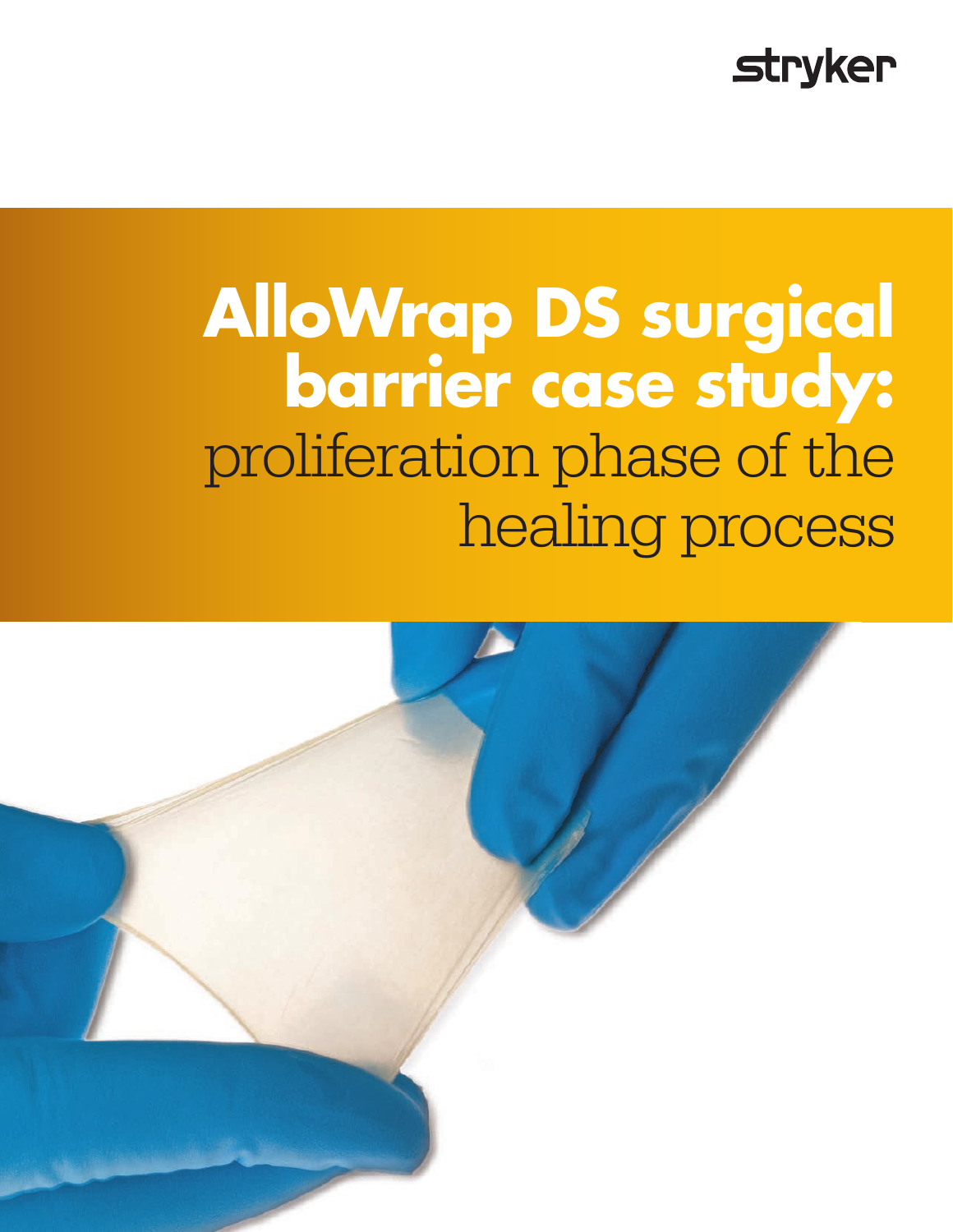**Case study:** AlloWrap DS surgical barrier remains in the body through the cell proliferation phase of the healing process while other surgical barriers are resorbed

A review by Samaniego, Adrian, B.Sc., AlloSource, Centennial, CO

### **Abstract**

Soft tissue adhesions due to traumatic injury, chronic inflammation or surgery are very common and have adverse clinical effects on nerve function and limb range of motion. These adverse effects can lead to ongoing pain, dysfunction and ultimately additional surgeries.

The basic healing process involves three primary phases: inflammation, proliferation and remodeling. The cell proliferation phase occurs when new cells are produced to close the wound. However, during this process, these cells contract as they mature, causing adhesions. The prevention of soft tissue adhesions through the use of surgical barriers is often used by surgeons. These barriers are ineffective if they degrade prior to cell proliferation. AlloWrap DS (AlloSource, Centennial, CO) has been shown to persist through this phase.5,6

### **Introduction**

Adhesion formation around soft tissue can be a major complication after injury, chronic inflammation, or surgery. Adhesions can lead to loss of excursion in tendons and/or peripheral nerve compression including potential loss of nerve function. Surgical intervention to remove scar tissue in these areas involves additional trauma

to these tissues and often results in recurrent scarring and undesired consequences.

### **The healing process**

The healing process following soft tissue injury or surgery is an intricate biologic cascade of different phases (Figure 1).

### Inflammation phase

Inflammation is a normal and necessary prerequisite to healing. Changes in vascular flow are responsible for the clinical symptoms we use to detect an inflammatory response. The majority of the specialized cells involved in this phase of the wound healing process come from the circulating blood. With the initiation of inflammation, hundreds of enzymatic factors interact with the local tissues, ceasing bleeding, enhancing local immune factors and providing necessary nutrients. Under normal conditions, these events happen within the first four days after injury.<sup>1</sup>

### Proliferation/fibroplastic phase

With the inflammatory phase completed, rebuilding begins. This phase is named for the primary cell of scar production—the fibroblast. Although many different cells are involved in the inflammatory phase, fewer types of cells operate in the fibroblastic phase, with their work lasting approximately three weeks. The purpose of these cells is to provide a matrix and impart strength to the wound.<sup>1</sup>

### Remodeling phase

Successful wound healing requires more than closing the wound with sufficient tensile strength. The ultimate goal is the return of function. Remodeling requires the fibroblast matrix or scar to mature to replace the lost tissue. As an example, repaired ligaments must have firm, intransigent scar formed with a parallel weave in order to resist deforming joint forces during stretching activities. In these tissues, where tensile strength is important, scar is a functional repair tissue. However, surrounding a tendon or a nerve, scar contracts and inhibits function. "The process of scar remodeling is responsible for the final aggregation, orientation and arrangement of collagen fibers." 6 This process will continue throughout the remodeling phase, which may be complete between 6 months and one year after injury. 1

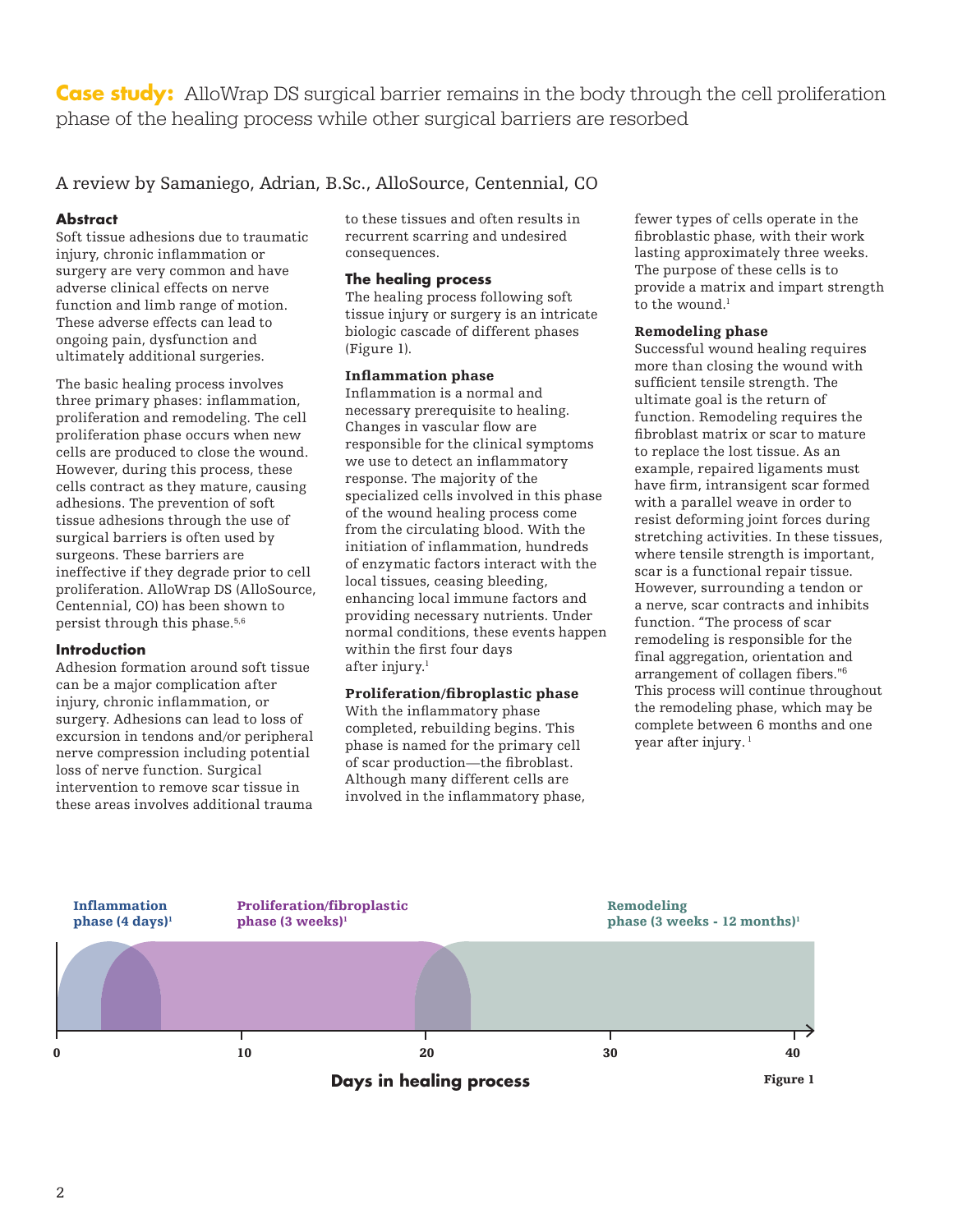## strvker

### **Surgical barriers**

In order to prevent adhesions, surgical barriers have been used, but have shown limited results. 6 The chart below describes the absorption rates of raw amniotic membrane, cryopreserved amniotic membrane, oxidized regenerated cellulose (Interceed, Ethicon, San Angelo, TX<sup>3</sup> ), chemically modified

sodium hyaluronate/ carboxymethylcellulose (Seprafilm, Genzyme, Cambridge, MA<sup>3</sup>) and AlloWrap DS amniotic membrane (AlloSource, Centennial, CO<sup>5</sup>) (Figure 2). The ideal surgical barrier should be one that remains at the site of repair long enough to allow mature healing.<sup>2</sup>

"During the cell proliferation phase of the healing cycle, new cell formation effectively closes the wound, but also builds scar tissue to be remodeled later<sup>"6</sup>



#### **Discussion**

The human body undergoes a complex process of inflammation, cell proliferation and remodeling that can last well over a year in many cases. During this process, scarring and fibrosis may occur as a result of the natural healing process. "However, adhesions often occur due to scarring and fibrosis, resulting in decreased

function, reduced quality of life, and/or reoperation of the affected tissues (Figure 3)." 6

Surgical barriers may be effective in relieving the issue of adhesions, but many barriers on the market dissolve in the body after only a few days and do not remain in the body during the

cell proliferation phase. This may result in adhesions occurring despite surgical barrier implementation.

"AlloWrap DS is the only surgical barrier that has been shown to remain in the body through the proliferation phase of the healing process and into the remodeling phase." 5



Figure 3 6